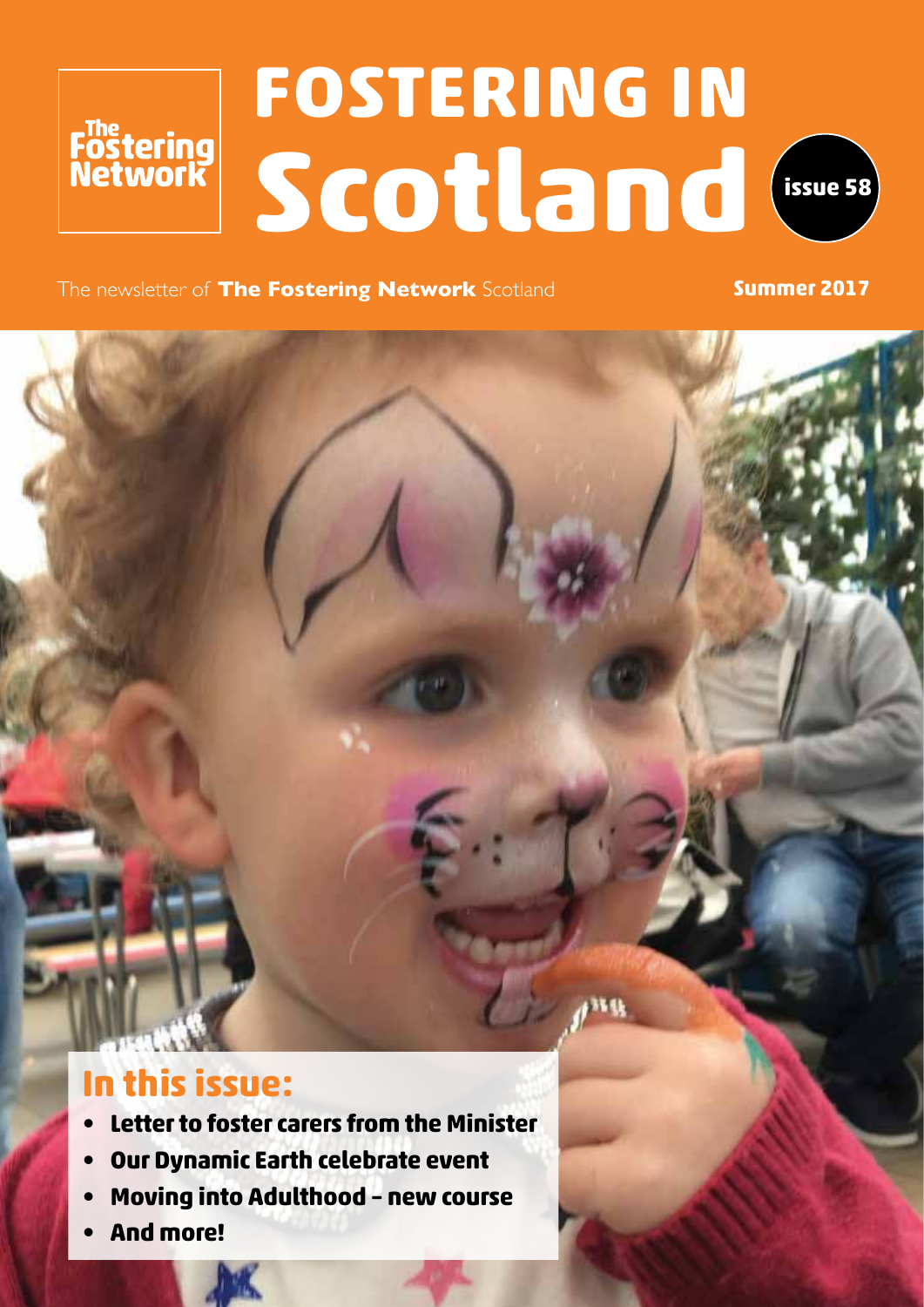# **Hello everyone**



I am delighted to tell you that we have had confirmation from the Scottish Government that the Minister has agreed that a national review of care allowances should be progressed and this is likely to be in the autumn. As many of you know, The Fostering Network has been campaigning tirelessly for a national minimum fostering allowance across Scotland and we hope this will now be progressed without any further delay. Thank you to all of you who contacted the First Minister, Nicola Sturgeon, and your MSPs in support of this campaign.

As you can see from our cover photo and feature on page 6, our Foster Care Fortnight event at Our Dynamic Earth was a huge success – it was a pleasure to bring together the fostering community from

across Scotland to celebrate the enormous contribution foster carers make to Scotland's children. Mark McDonald, Minister for Childcare and Early Years, who attended the event, wrote to all foster carers during Foster Care Fortnight, and we are pleased to share his letter with you on pages 4 and 5. Fiona Duncan, chair of the root and branch review of care, also attended the event at Our Dynamic Earth and was delighted to meet with so many foster carers, children and young people. We are working closely with Fiona and would encourage all our readers to become involved in the care review by visiting the website: **carereview.scot.**

Our training courses are continuously oversubscribed and many are purchased by fostering services for their foster carers and social workers. We have recently launched a new course entitled Moving into Adulthood. This provides an opportunity for foster



### **Stop press! Scottish Government update**

**We have had recen<sup>t</sup> confirmation that the Minister has agreed that a national review of care allowances should be progressed and this is likely to begin in the autumn.**

carers to consider how to support young people who remain with them in a Continuing Care placement. Read more about this on page 11 and make sure you get in touch with Joy Crawford as soon as possible if you would like to attend or request a date for this to be delivered to your fostering service.

Chloe, one of our young champions, has headed off to Tanzania to build houses and is featured in the inset photo with her brother and sister before heading off to her prom. We are extremely proud of all our young champions, and wish Chloe the best of luck on her venture.

Finally, our small Glasgow team is gradually expanding, and we are delighted to welcome Kirsteen Marshall as children's participation worker on our Walking Tall project, and to welcome back Mirren Taylor, our Fosterline Scotland worker, who has been on maternity leave.

Until next time,

Sara Lune

**Sara Lurie,**  Director for Scotland

### **Foster Walk Glasgow – don't miss out, register now!**

After the success of last year's event, why not join us on Sunday 10 September 2017 and participate in Foster Walk Glasgow, a family-friendly walk (approximately 5k) around one of our beautiful parks.

Enjoy a fun family walk, while raising money to help us continue our work transforming the lives of children in foster care. We are hoping we will once again be joined by a park ranger who will help bring the surroundings to life, and we would recommend you bring along a picnic to enjoy.

Walkers are encouraged to dress in orange and challenged to raise just £75 individually or £100 as a family. We can provide you with a Foster Walk fundraising pack, and give you advice on setting up an online giving page.

To register, please head to our website: **thefosteringnetwork.org.uk/ foster-walk.** There is a registration fee of £11.99 per family or £5.99 per adult.

We look forward to seeing you there!

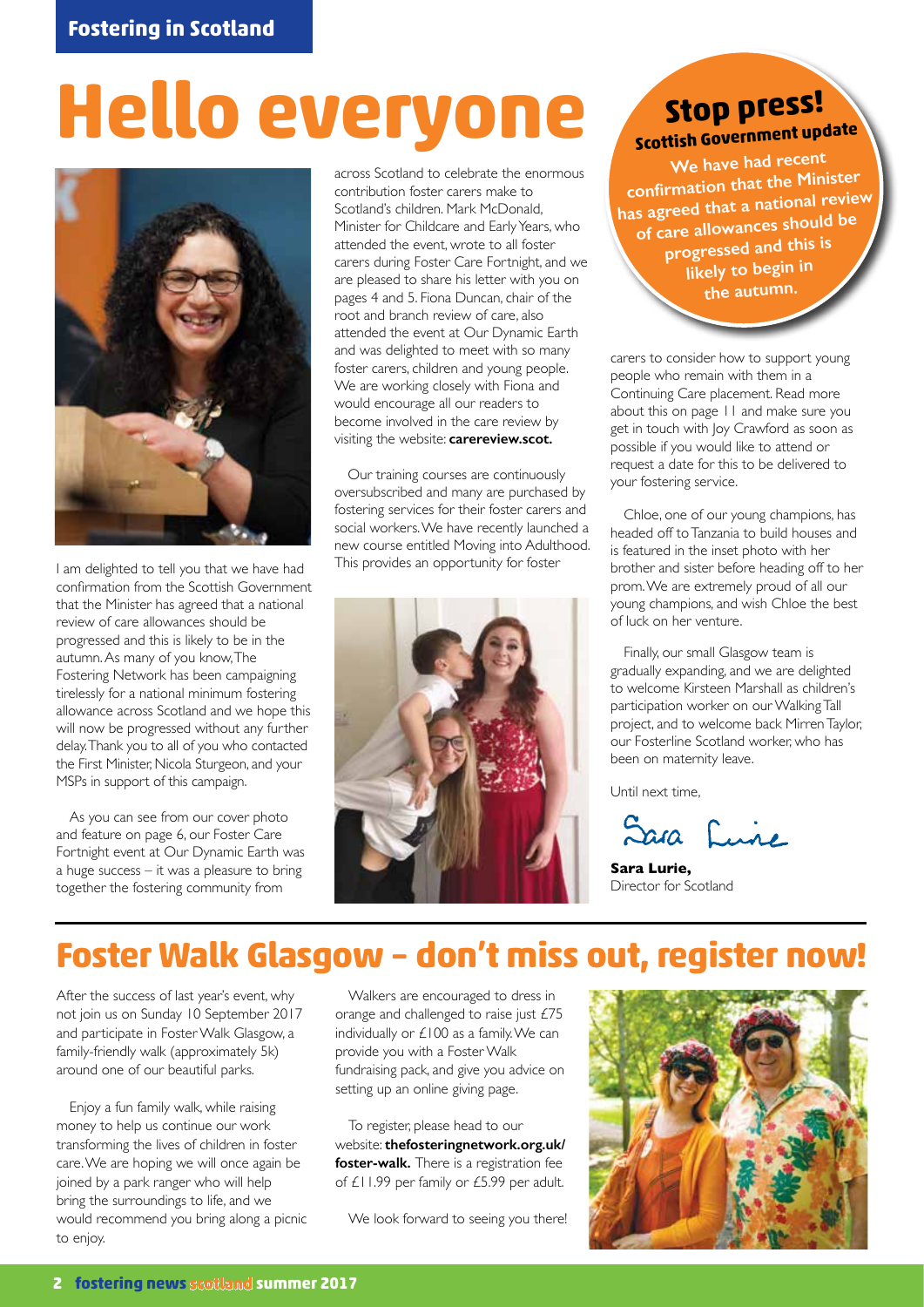## **Introducing some of our new Scottish advisory committee members**

**Our Scottish advisory committee meet on a quarterly basis, overseeing our work in Scotland and advising on the delivery of our strategic objectives. Janet Smith, the chair of our Scottish advisory committee, is also the vice chair of The Fostering Network UK board. Fostering service vacancies are in the process of being filled, but in the meantime we are delighted to welcome new members to our committee, including Amy Davidson, one of our young champions:**



### **Colin Brough, the City of Edinburgh Council foster carer**

'I've been a foster father for around 15 years, starting off as a respite carer before moving on to full-time foster care. I have 17 foster sons, two of whom live with me at the moment and both they and the other 15 are the source of immense pride. Adam is about to start his fourth year at Edinburgh University and is a young champion with The Fostering Network. My youngest is an amazing rugby payer and hopefully the source of future family tickets at Murrayfield.

'In terms of fostering, my main focus, beyond my sons, is Continuing Care and ensuring that our care system meets the needs of our young people through to the age of at least 21. Unfortunately, it doesn't do this at the moment, despite legislation that we had hoped would do so. You can follow my challenge on

#### **#ContinuingCareForAll**.'

### **Robert McCready, Inverclyde foster carer and associate trainer for The Fostering Network**

'I have been a foster carer for almost seven years now and am a long-term carer with my local authority in Inverclyde. Currently, I have a fifteen-year-old girl who has been with us for just over six years. Over the last few years, I have become an associate trainer with The Fostering Network and help to deliver the Men who Foster training course. I also assist with the delivery of the The Skills to Foster training provided by my local authority.

'In my spare time (yes we do get some!), I am an avid cyclist.

'I am looking forward to the challenge ahead and giving my input to the committee from a foster carer's perspective in this important time. With the root and branch review of the care system in Scotland recently announced by the Scottish Government, I'm sure there will be a lot to do.'





### **Amy Davidson, young champion**

'My name is Amy Davidson. I'm 22 years old and live in a small town called Kilsyth.

I have a BA in photography and will start my honours degree in September. I am a professional photographer and own a gallery which is situated on the Fourth and Clyde canal. I am a young champion for The Fostering Network and we meet regularly to discuss topics and issues that surround fostering for both the foster child and biological child of the foster carers.

'I've been in foster care since I was 12 years old and stayed in one foster home, which I still currently reside in with my younger brother. We have been in a permanent placement for many years now and find it to be exactly the same as a normal family life. '

### **Your chance to win Slaters' vouchers!**

Are you looking for a suit for an upcoming occasion – possibly a graduation, job interview or wedding? Here's your opportunity to win vouchers to Slaters by entering our exciting new competition!

To enter, simply send in a brief piece (roughly 200 words) on your experiences of fostering and what you are most proud of.

We're keen to hear positive stories from foster carers and young people.

Please send your entries to: **e** scotland@fostering.net.

The closing date for competition entries is 8 September 2017.

Best of luck!

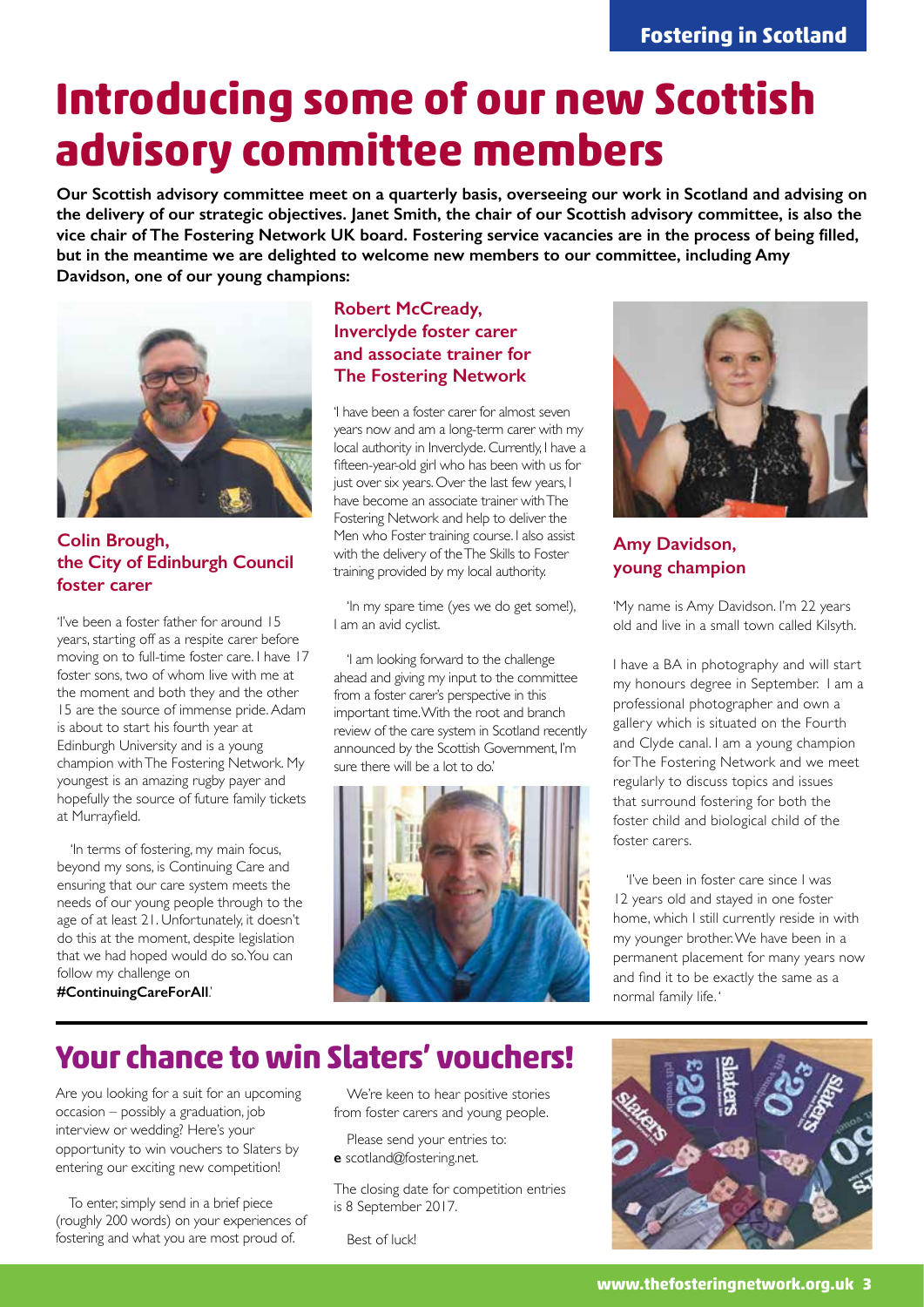# **A Letter from the Minister**

**We are pleased to share with you the letter which was sent out to all foster carers during Foster Care Fortnight by Mark McDonald MSP.**

Minister for Childcare and Early Years Mark McDonald MSP

T: 0300 244 4000 E: scottish.ministers@gov.scot

**To all foster carers in Scotland**

8 May 2017



Last year during Foster Care Fortnight, I introduced myself as the new Minister for Childcare and Early Years with a portfolio to ensure that we get it right for looked after children in Scotland. I have now met with a variety of people from the sector who make it their priority to support our foster children on a daily basis. I have been impressed by the dedication of both The Fostering Network and the foster carers I have met so far.

I want to restate my heartfelt appreciation for all that you do in caring for and supporting some of our most vulnerable children. I have met young people who have talked to me at length about how their foster families have supported them to consider opportunities in further education and employment, or given them the confidence to follow other ambitions.

Last month I had the pleasure of meeting the young people involved in making 'Give Me a Chance' at the premier of their film, which was hosted at the Scottish Parliament. The positivity and energy radiating from them was absolutely tangible and they are determined to use the film to share their positive experiences of being in foster care.

Listening to our care experienced young people and acting upon the experiences they share with us is at the heart of our policy development. You will be aware that we are committed to building on improvements already realised in foster caring over the past few years, by announcing a national review of care and a review of care allowances in Scotland. Both of these commitments will be gathering pace over the summer months.

I encourage you to do all you can to inspire others to consider caring for a vulnerable child.

Here is what I hope will be a useful more detailed update on work so far and plans for the future that will impact on foster caring:

### **Learning and development for foster carers**

Thank you to those of you who will have contributed to last year's consultation or attended a workshop on the new learning and development standard for foster carers. You can also access the final standard document and a full report on the feedback we received from the consultation **(sssc.uk.com/consultations/consultations/current-consultations/ standard-for-foster-care-consultation).** 

We will shortly begin considering options for implementation of the new standard within the context of the independent care review once the review has announced more details. We will then establish an expert group to consider a cost analysis and agree a realistic plan and timeframe for foster care providers to implement the new standard into practice.

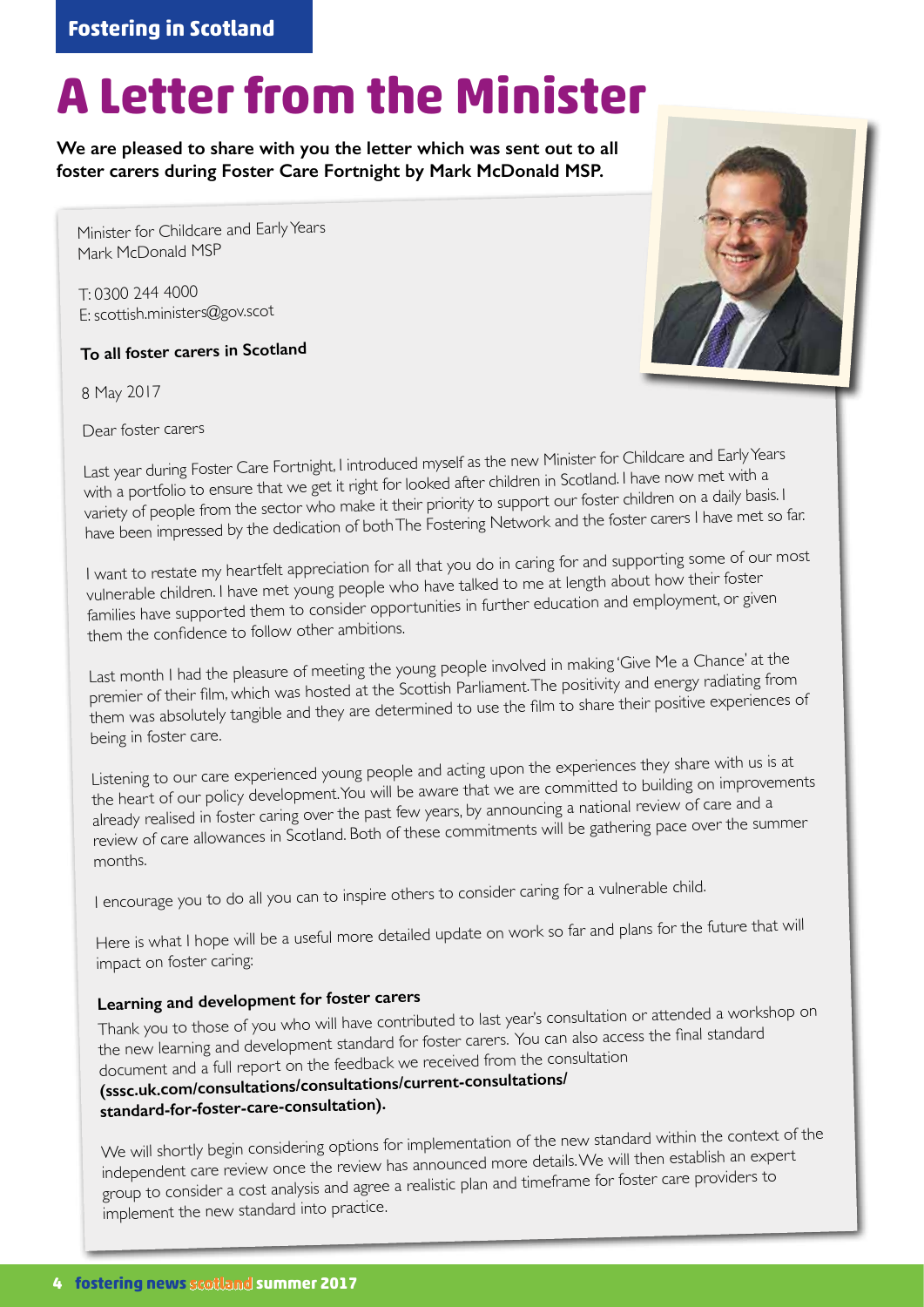#### **Allowances**

We had hoped to launch a national allowances review group last year; however, following the First Minster's announcement about the care review, work on this will be taken forward this summer. The allowances review group will be tasked with considering the feasibility of introducing a new national allowances scheme that meets the needs of children living in both kinship care and foster care.

### **Guidance on decision making for foster carers**

Following a consultation on the draft guidance **(gov.scot/Publications/2015/10/9827)** we are now working<br>with our solicitors to produce a final version of the guidance lateral i with our solicitors to produce a final version of the guidance later this year.

### **Independent review of care**

The independent review of care **(carereview.scot)** has recently launched its website, which provides useful information about the Review as well as contact details for use by anyone who would like to be involved or submit views to the Chair.

I hope you find this update useful and thanks again for all that you do on a day to day basis to support the needs of vulnerable children and young people.

 $M_{\Lambda}$   $n2$ 

**Mark McDonald**



## **Ministers across Scotland support fostering**

Not only did the Minister, Mark McDonald, thank foster carers during Foster Care Fortnight, MSPs from across Scotland also recognised the value of foster care. We were delighted when Ruth Maguire MSP lodged a motion in the Scottish Parliament to honour Foster Care Fortnight – a motion supported by a host of MSPs across Scotland:

### **Motion S5M-05500: Ruth Maguire, Cunninghame South, Scottish National Party. Date Lodged: 09/05/2017**

### **Foster Care Fortnight 2017**

That the Parliament recognises that Foster Care Fortnight 2017 (#FCF17) takes place from 8 to 21 May; understands that it marks the UK's biggest foster care awareness raising campaign and is delivered by the leading fostering charity, The Fostering Network; further understands that it has taken place for almost 20 years and aims both to showcase the commitment, passion and dedication of foster carers, and to support fostering services to highlight the need for more foster carers; notes that thousands of new foster families are needed every year to care for children, with the greatest need being for foster carers for older

children, sibling groups, disabled children and unaccompanied asylum seeking children; commends the work being done by North Ayrshire Council and other councils across Scotland to promote Foster Care Fortnight, and for their ongoing work in the excellent support and training they provide for carers all throughout the year; understands that many people remain as carers with North Ayrshire Council for a long time, including one couple who have been carers for 40 years, which is testament to the quality of support provided by the local authority, and encourages all MSPs to get involved with and support Foster Care Fortnight in any way they can.



**Supported by:** Jeremy Balfour, Ivan McKee, Ash Denham, James Dornan, Kenneth Gibson, Clare Haughey, Liam McArthur, Richard Lyle, Ben Macpherson, Fulton MacGregor, Gail Ross, Clare Adamson, Stuart McMillan, Emma Harper, Jenny Gilruth, David Torrance, Alex Cole-Hamilton, Joan McAlpine, Colin Beattie, Neil Findlay.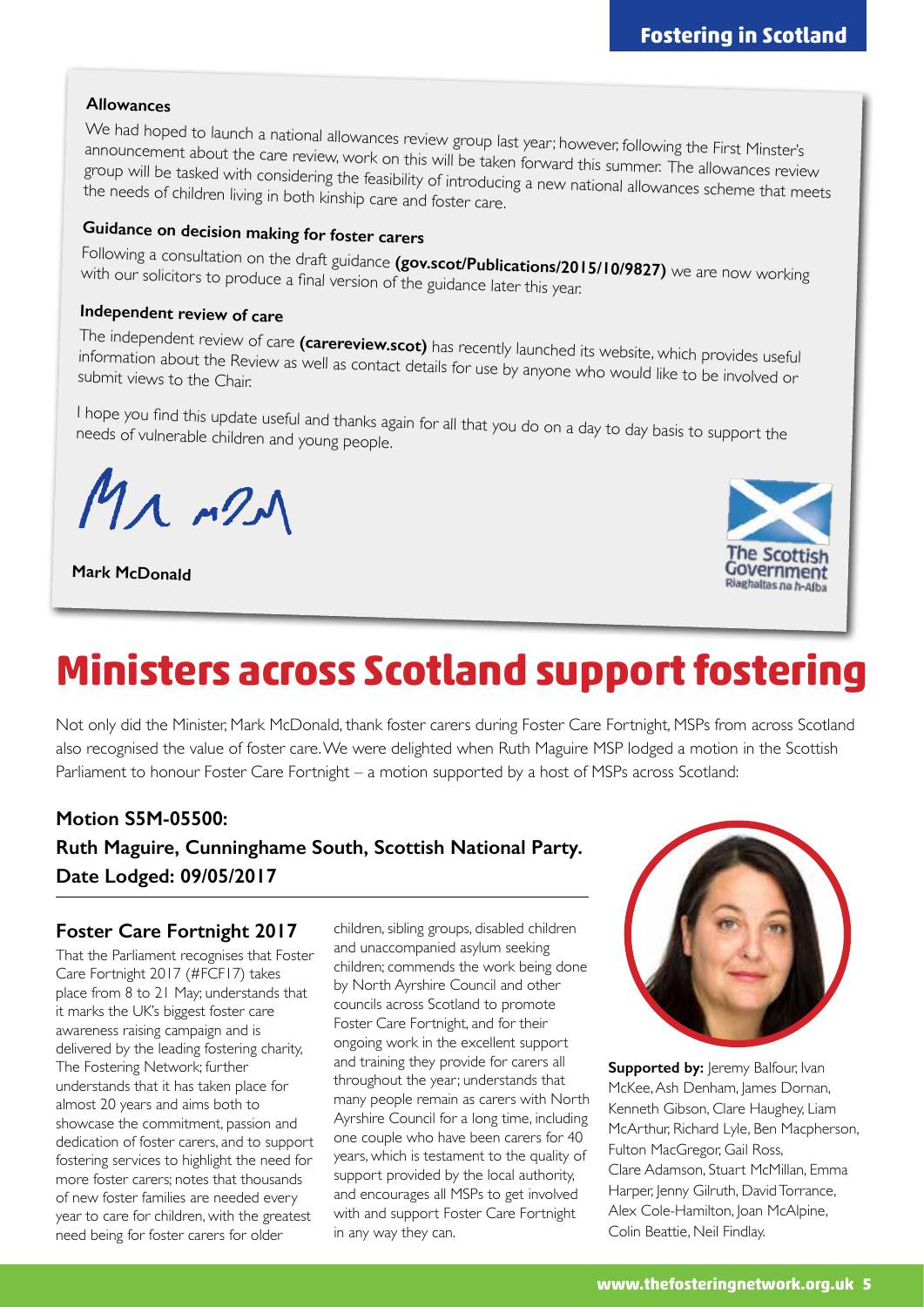# **Celebrating fostering in Scotland**



As part of Foster Care Fortnight in May, we held a fantastic celebration event at Our Dynamic Earth in Edinburgh thanks to funding from the Big Lottery Fund's Celebrate programme. We invited fostering services across Scotland to nominate foster carers and their families to attend. On the day our young champions played an active role in welcoming guests, and making sure everyone knew what activities were taking place and when. It was great to meet with over 30

families – 63 adults (54 foster carers) and 84 children, the youngest being just six weeks old. Also joining us on the day were Mark McDonald MSP, Minister for Childcare and Early Years, Heather Brown, policy officer Scottish Government, Liz Brabender, CELCIS, and Fiona Duncan, chair of the care review.

Feedback from the event has been really positive, here's one of many comments we have received: 'We came along to your event at Our Dynamic Earth on Saturday 13 May,



unsure of what our children would think of it as being eight, seven and three years they are still quite young to appreciate it.

'Well what can I say, we had an absolutely amazing day!! The kids loved every second of it. Especially the face painting.

'I thought the day itself was very well organised and we were made very welcome! After the tour there was still lots for the kids to do, giving my husband and I lots of opportunities to chat with other foster carers. All staff from The Fostering Network went out of their way to come

and chat with us and made sure we had everything we needed.

'We were delighted to be part of this event and left feeling extremely proud to be a family who fosters! Thank you again.'

Following the event, Mark McDonald MSP tweeted about how much he had enjoyed being part of the day (see pictured tweet) and Fiona Duncan (main picture, far right) wrote a letter to thank everyone for coming along. Fiona writes:

'I wanted to write to thank you for such an amazing event at Dynamic Earth on Saturday 13 May. I really appreciated being included in your day of activities and was delighted to be able to speak with so many of you. What a great opportunity for me to hear from you first hand, and to learn from you.

'I do hope we stay connected during the course of the review as you have so very much to offer. The review website is as follows: **carereview.scot**

'You will find all information there which is relevant to the review to date.'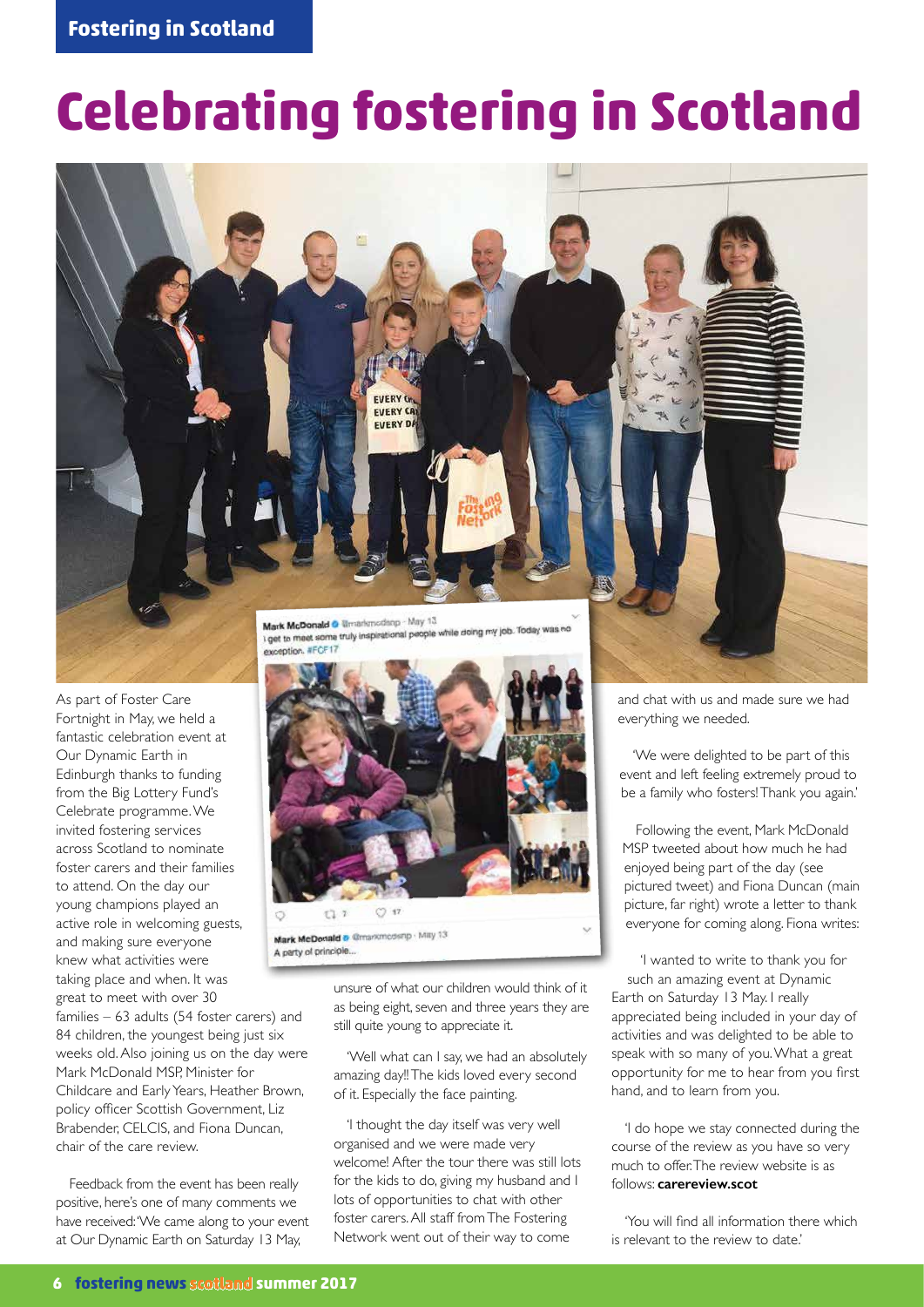## **Foster Care Fortnight 2017 foster care transforms lives**





Foster Care Fortnight once again proved a huge success, with a host of people connected with foster care stepping up to show their support for fostering. Not only did we host our celebrate event in Edinburgh as part of the fortnight, some of our young champions presented at CELCIS's looked after children education forum (see page 8); we hosted a free education workshop for foster carers, facilitated by Children in Scotland; and our director attended BBC Scotland to be interviewed on The Kaye Adams Programme along with Amy Davidson and her foster carer Dot Clelland.







One of many positive feedback cards from children at our Celebrate event.



## **Care-experienced student bursary**

The Student Awards Agency Scotland (SAAS) is an agency of the Scottish Government giving financial support to eligible students doing a course of higher education in the UK. They handle over 150,000 applications from students per year. Applications are now being received for the 2017/18 session.

From this session, new and continuing care experienced students doing an eligible full-time undergraduate course will be eligible to apply for their tuition fees and a non-income assessed bursary. The bursary amount available for this year is £7,625.

You may be eligible to claim the Care Experienced Student Bursary if:

You have ever been looked after by a local authority in the UK and

You are under the age of 26 on the first day of the first academic year of your course (known as the relevant date). For most students who start in the autumn term, the relevant date is 1 August.

#### **Accommodation grant**

If you are care experienced and need help with your accommodation costs during the summer holiday that falls between each year of your course, you may be able to claim the Care Experienced Accommodation Grant.

SAAS can pay up to a maximum of £105 per week during the summer holiday, which is paid directly to the person that is providing you with the accommodation.

#### **Further information**

For further information on support packages including the Care Experienced Student Bursary and Accommodation Grant, please visit the website at: **saas.gov.uk** 

If you have any queries on the application process please call the SAAS helpline on 0300 555 0505.

**Care Experienced Bursary £7,625**

**Have you ever been in care and looked after by a local authority and will be under 26 at the start of the course?**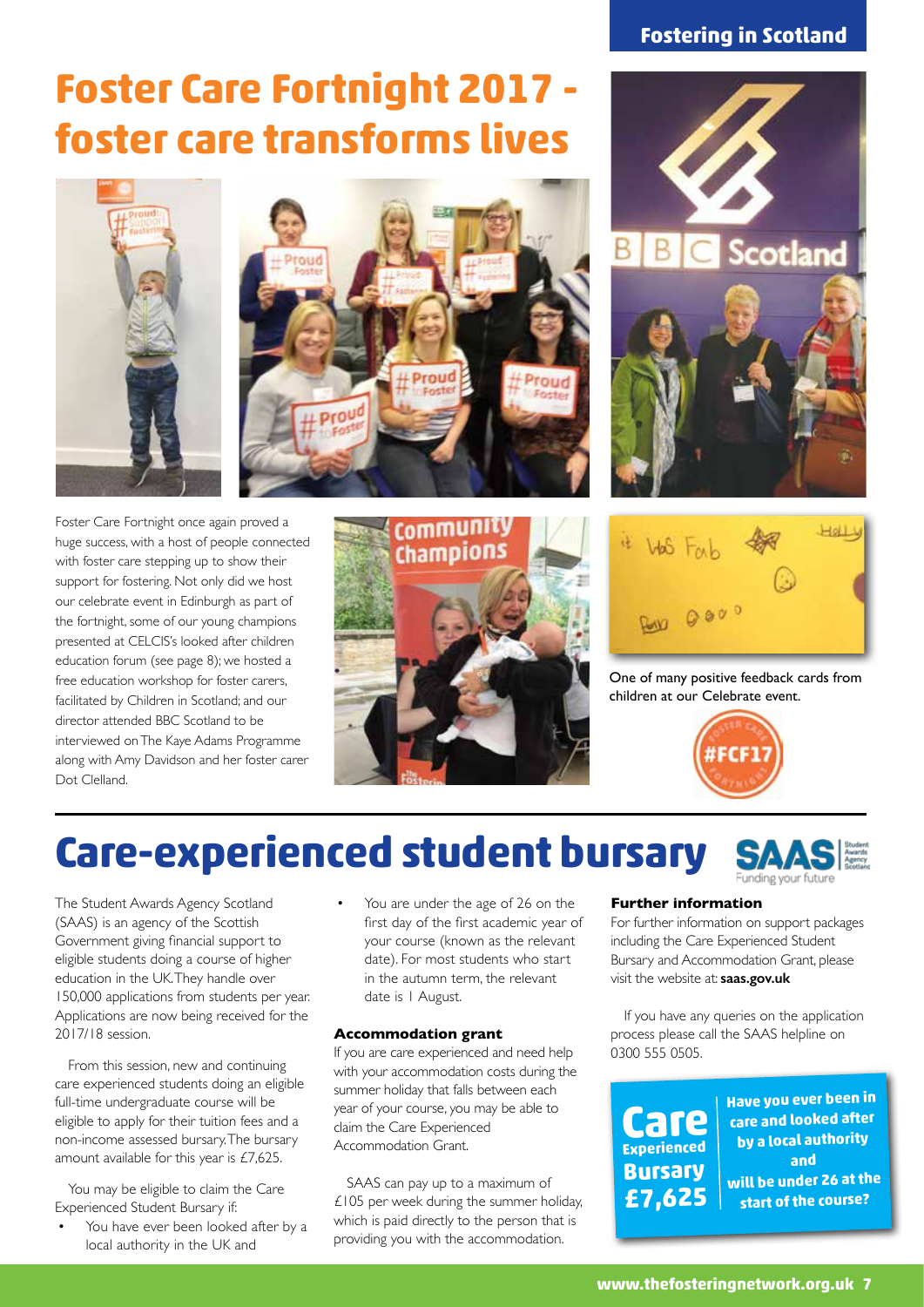# **Fostering Community Champions**



# **Educating the educators – our young champions present**





Sophie and Adam, two of our young champions, gave a presentation at the CELCIS Education Forum in May. The forum is made up of teachers, education staff and those interested in education from across Scotland. Adam and Sophie spoke about their own experience of attending school while being in care and highlighted some of the issues that education staff should be aware of. One of the issues the young champions would like to address is children having their school time interrupted so they can attend meetings. This can contribute to the stigma that children and young people in care experience throughout their school life. The young champions think that meetings involving children and young people should happen outwith school hours, as it is not just the education they may miss out on, but also the social benefits of being with their friends and classmates.

Sophie and Adam received great feedback from CELCIS and those in attendance: 'We loved the presentations and the excellent film. I watched the film again after the meeting and noticed so many things that hadn't registered on first viewing. It really is powerful and I love the positive message.'

There has already been another date booked for them to speak at an event in Stirling later in the year!

If you would like the young champions to speak at your meeting or event please contact Sue McKellar: **t** 0141 204 1400 or **e** scotland@fostering.net

### **Would you like to become a young champion?**

Are you a young person between 15 and 22 with experience of foster care, either as the son or daughter of foster carers or as a looked after young person? If so, we would love it if you joined our young champions team. Our young champions meet regularly throughout Scotland to discuss fostering-related issues, attend and present at events, participate in and even lead training and have a great deal of fun!

If you would like to join our friendly team, then please contact Sue McKellar: **t** 0141 204 1400 or **e** scotland@fostering.net.

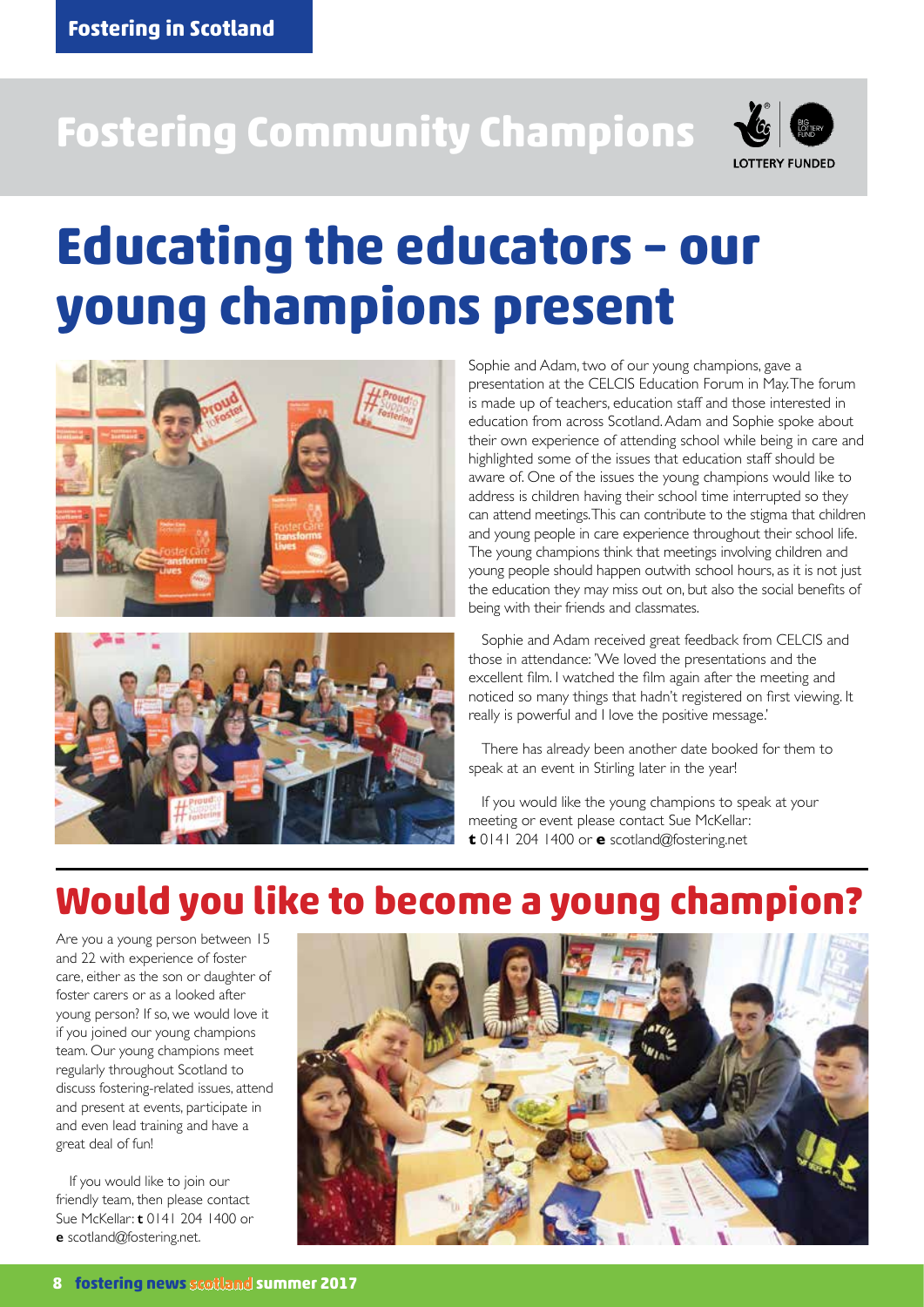# **Questions and discussion points for the Minister**



**The young champions regularly campaign on behalf of children and young people in foster care. During Foster Care Fortnight they took the opportunity to sit down with Mark McDonald, Minister for Childcare and Early Years, and posed some questions to him:** 

#### **What are the Scottish Government's priorities to improve lives for children and young people in care and fostering families?**

Our key priority is early permanence and reducing short term placement. We have had positive feedback from PACE (Permanence and Care Excellence) which was piloted in Aberdeen and we plan to roll that out throughout the country. This will make a significant difference to the lives of fostering families.

#### **How well do you think young adults in care are represented in government and in the care review?**

Young people are exceptionally prominent. We have the campaign 1000 voices which allows us to hear directly from care experienced young people about how to make things better.

We want to hear more from, and represent more, the young people who are just out of care and those in care at the moment.

#### **We want to break down the stigma of being in care, how can you help us do this? How can we reach more key decision makers in the government?**

We need to get the message out there that children and young people are in care through no fault of their own. If we want more positive outcomes we must accept their care identity.

My job is to spread positive messages – that being in care works well. The young champions are an excellent example of how much young people can achieve when given the right encouragement. You guys are walking the walk!

### **Foster carer champions – a busy few months**

The past few months have proven to be a busy time for the foster carer champions. They have offered invaluable support to a number of carers through referrals from Fosterline Scotland on many issues. The link with Fosterline is vital as the champions are able to offer just that bit more, additional support for carers when they need it most.

As a part of the foster carer champion role, carers have an opportunity to access further training, talks and forums to ensure they have the knowledge and skills to carry out their champion's role. We aim to meet monthly to ensure the right support and training is given. Most recently the group had a fantastic presentation by Lifelong Links which really focussed the mind on the importance of creating links with a foster child's family and extended family. Giving them an identity and knowing who their family is can settle children and support them in their placement.

The champions came together as a consultative group to support the creation of a document on contact (which is available on our website). A lengthy conversation was had with many ideas and examples of good practice shared which has been invaluable for the gathering of evidence to create this piece of work.

The foster carer champions also attended Our Dynamic Earth as a part of our Foster Care Fortnight Celebrate event, and what a great day we all had!

The summer will be a quieter time for champions allowing time for the school holidays and the activities this brings, but we will continue to support carers where needed. After the summer we aim to host an open meeting for carers with Scottish Children's Reporter Administration to look at the role a foster carer plays in the children's hearing and find out more about 'relevant person' status.

Never forget if you need to talk, need support and would like to access the champions service, please contact Sara Smith at The Fostering Network, Glasgow office: **t** 0141 204 1400 or **e** scotland@fostering.net.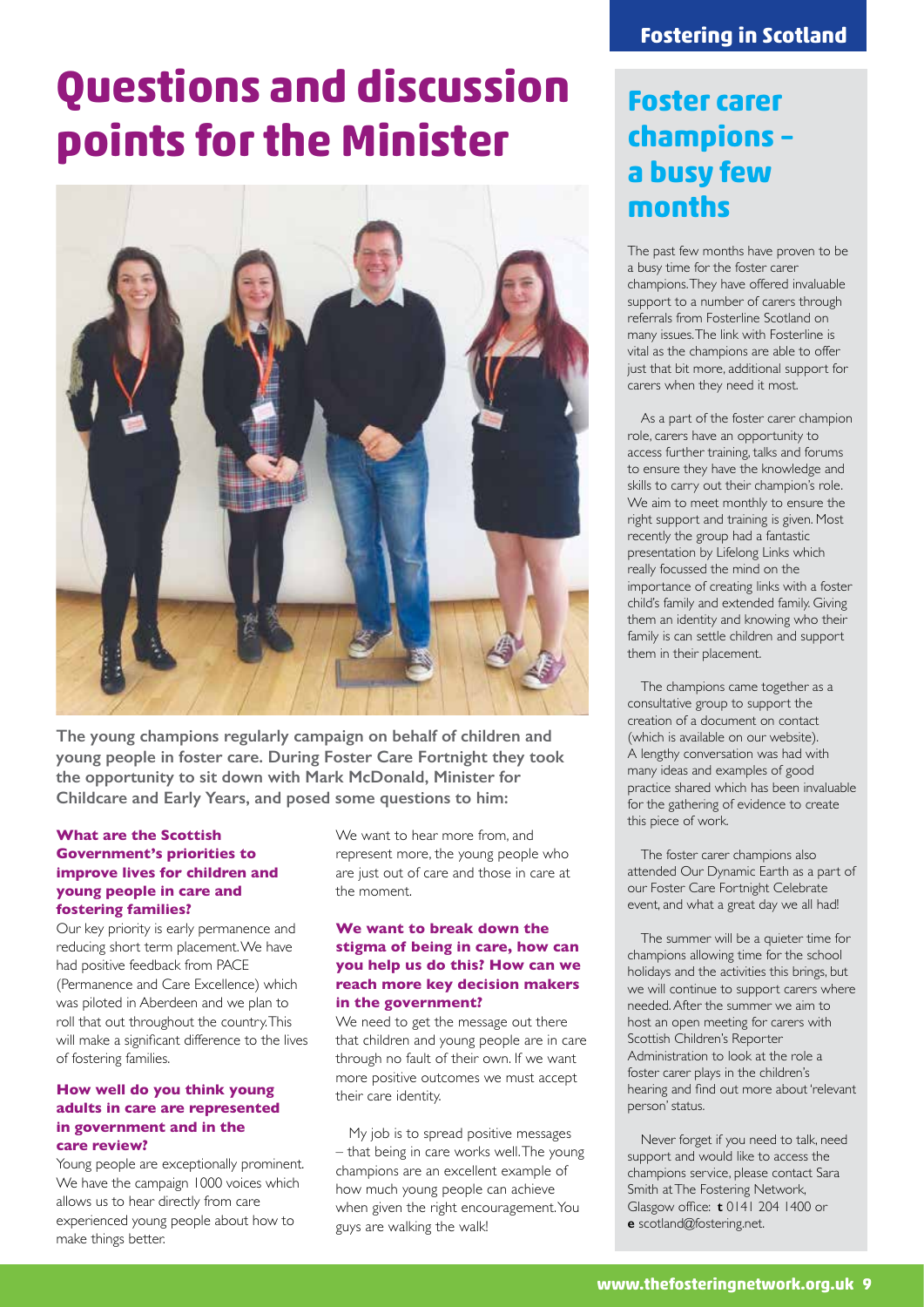# **Fosterline Scotland update from Mirren**

Hello everyone, I hope you are all having a lovely summer. I am delighted to let you know I am now back from maternity leave - it's great to be back and catching up with everyone. Both Julie Reid and I will now be covering enquiries to Fosterline Scotland.

Over the past few months, there have been a number of calls to us regarding allegations. An allegation and the process that follows can be a distressing and upsetting time for everyone concerned so it's hugely important that you, as foster carers, know what to do. Fosterline Scotland is available to provide information, it is crucial that you get the support you need.

Often, when an allegation is made against a foster carer, you will be told there has been an allegation made and that's all the information you have. If you are a member of The Fostering Network, please contact our legal helpline (0345 013 5004) as soon as you have been informed about an allegation. After you have spoken with the legal helpline, dependent on circumstances, you will be contacted by a solicitor who will offer you legal advice and explain what will happen next. At this stage you won't know if there will be police involvement, however, it is important to be prepared for this.

Please refer to The Fostering Network signpost **Allegations – information for foster carers** for more information. Please contact Fosterline Scotland if you would like a copy of the Allegations signpost and we will post one to you. This explains what to do if an allegation is made against you, how to prepare for the investigation and what happens during official investigation procedures and police questioning. The primary concern is always the wellbeing and safety of the child and any allegation or concern raised must be listened to and taken seriously. However, it is also important that the foster carer is respected and treated fairly, regularly updated on progress and the principles of natural justice should apply.

It is useful to familiarise yourself with the documents below so that you are aware of how agencies should respond.

**Managing allegations against foster carers and approved kinship carers: How agencies should respond** (July 2013) is good practice guidance and can be found on the Scottish Government website. Alternatively, Fosterline Scotland will be happy to email the link to you. The guidance says 'it is the responsibility of fostering agencies to ensure that staff continue to treat carers fairly and honestly in these difficult situations.' Once the foster carers have been informed that a concern has been raised about the wellbeing of the child in their care the fostering agency should ensure that foster carers:

- are given a copy of the local authority's child protection procedure
- have access to legal advice and representation
- understand the process of the investigation and why it is taking place
- as far as possible, know when, where and by whom interviews will be conducted
- are informed about any independent support that will be provided
- are informed about the financial arrangements the fostering service or local authority will make in relation to allowances/fees if looked-after children are removed or the carer is temporarily suspended from taking further placements.

We often hear from foster carers that when an allegation is made against them they are left completely isolated. It is important to note that while an allegation is being investigated contact

### **Glasgow training suite available for hire!**

Our training suite, which holds up to 20 people and is situated in a prized location in the centre of Glasgow, is now well established and available for hire! Are you looking for a venue for a meeting or event? Our rates are competitive.

Please contact Linda Curran for more information: **t** 0141 204 1400 or **e** scotland@fostering.net





with the supervising social worker should continue, even when independent support is also provided.

In the **National Care Standards for Foster Care and Family Placement Services** information and advice is covered under Standard 7.4: 'You have written information on what to do if an allegation of abuse or neglect or another complaint is made against you.' All fostering agencies must comply with these national care standards. Please note the new **Health and Social Care Standards: My support, my life** will replace the standards above and be taken into account from 1 April 2018. Further details on the new standards can be found on the Scottish Government website.

While we appreciate that the above information, guidance and care standards will not eliminate the pressures and difficulties experienced by foster carers during an allegation, it is hoped that it will help to keep the lines of communication open between fostering agencies and foster carers and that allegations are managed in as quick a timescale as possible. Please do contact Fosterline Scotland for further advice, and we will also be able to refer you to one of our foster carer champions who are in a position to offer a listening ear.

Fosterline Scotland is open from Monday to Friday, 10am until 4pm. Julie is available on Monday and Tuesday, and Mirren is available from Wednesday to Friday. Please do not hesitate to get in touch with us if you have a query you would like help with.

Thanks, Mirren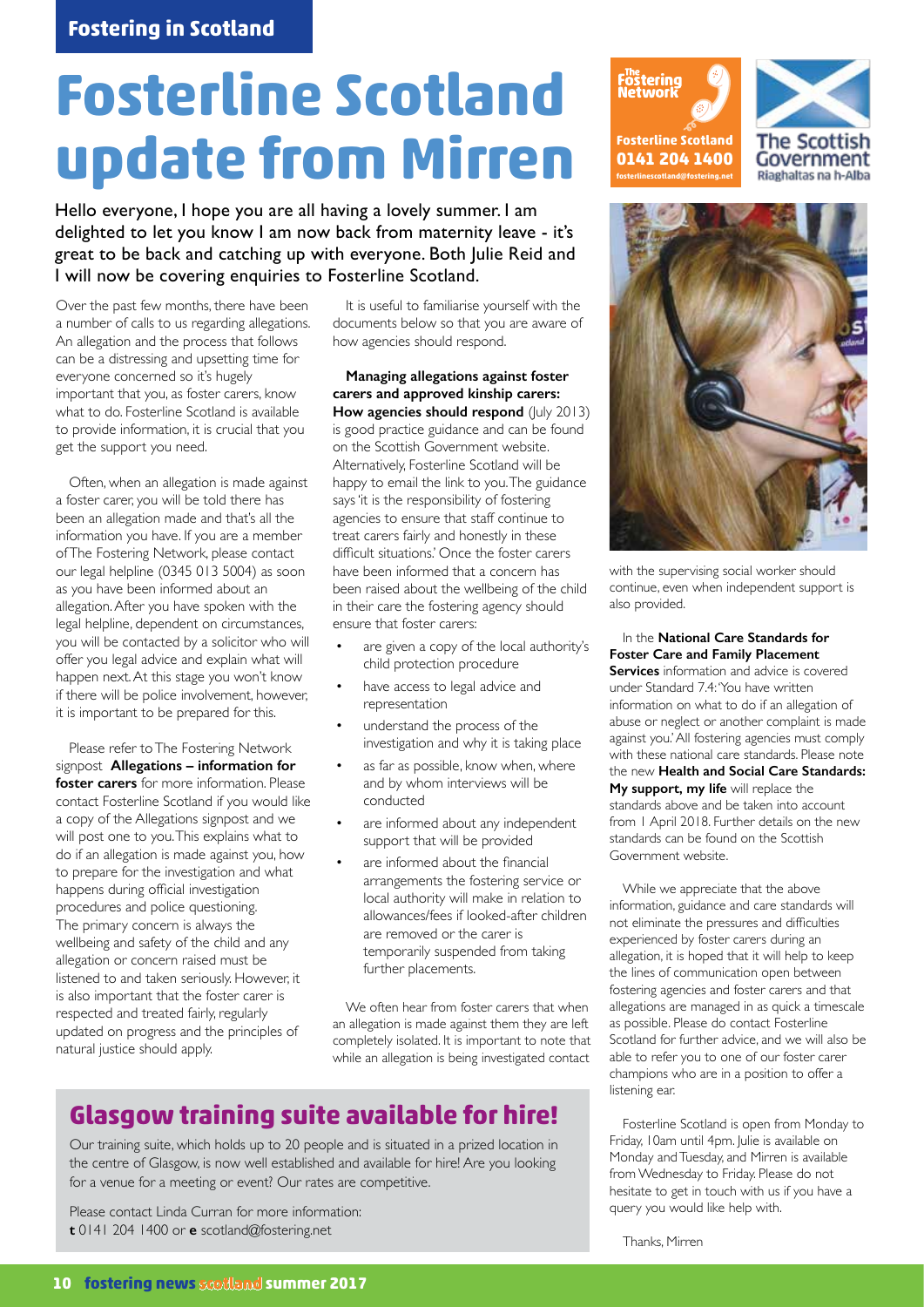# **Moving into Adulthood:**

### **New training course for those supporting young people into independence**

As highlighted in our last newsletter, Continuing Care has created a number of challenges for foster carers. In response, we have developed a new training course exploring the issue, entitled Moving into Adulthood. The training, aimed at those supporting young people remaining with foster carers, such as in Continuing Care placements, is designed to help support foster carers in this very different role. Continuing Care and other arrangements can lead to young people potentially remaining with their foster carers until they are 21 or beyond, depending on circumstances. Foster carers primarily support children until they are 16 or 18, and in increasing cases for longer. The skills of a foster carer range from caring for children, teenagers and young adults.

This newly designed course will explore the differences for carers in working with young adults. It will look at the legal differences in terms of their rights, what legally they can do aged 16 and 18, and how and why 'house rules' may differ. It will also explore how foster carers support young adults to make choices around education and employment and help them developthe key skills they will require as adults to move on to independence.

Moving into Adulthood will be running as an open course in November, and can also be purchased by fostering services on an in-house basis. Secure your place now by contacting Joy Crawford (see details below).

### **Available training courses – filling up fast!**

As well as offering courses in-house, we are continuing to deliver open courses in the new training suite in our Glasgow office. Upcoming open courses, with lunch included, are:

### **The Skills to Foster™: Train the Trainers**

Tues 26, Wed 27 and Thurs 28 September 2017 Price: members £310 plus VAT non-members £620 plus VAT

#### **Men Who Foster**

(for male foster carers) Wednesday 4 October 2017 Price: members £110 plus VAT non-members £220 plus VAT

#### **The Role of the Supervising Social Worker**

Tuesday 24 and Wednesday 25 October 2017 \* Price: members £215 plus VAT non-members £430 plus VAT

\* please note, these dates have changed since the last newsletter.

### **Moving into Adulthood**

Wednesday 8 November 2017 Price: members £110 plus VAT non-members £220 plus VAT

Our courses book up fast, so to secure your place on one of the above open courses, or to enquire about running one of our courses in-house, please contact lov Crawford:

**t:** 0141 204 1400 **e:** scotland@fostering.net

### **thefosteringnetwork.org.uk**

# **Introducing Kirsteen – our Walking Tall project begins**

Hi everyone. I just wanted to take this opportunity to introduce myself. My name is Kirsteen Marshall and I am the new children's participation worker for the Walking Tall project. I cannot express how excited I am at both joining The Fostering Network team and developing the Walking Tall project, which aims to bring together primary school aged children in foster care and the children of foster carers through a range of drama, dance and play events and workshops. Our goals are to:

- enhance a shared understanding of the fostering experience from both perspectives
- enhance confidence, self-esteem and life skills
- develop a positive sense of self and combat negative life events
- engage and consult with children in a fully inclusive way
- produce and distribute new resources which will benefit all children in foster care.

Ultimately, the project aims to enable children to feel proud of their identity, make sense of their often difficult past and learn to 'walk tall'.

I have a range of experience in working with children and families, both in a statutory and voluntary context. I am a qualified social worker with significant experience in community development. More recently, I have achieved my MSc in Human Resource Management and have spent the last nine months working within the addiction field. I also run a non-profit dance club for young girls in my local community and I am a qualified Zumba Instructor (I can sense a Zumba event in our near future!). I have lived in Glasgow my whole life and I am a mother to a wonderful teenage daughter and a very spoiled dog.

I really look forward to getting to know everyone over the coming months. If you



would like to learn more about the project and how you can get involved – we are looking for volunteers to be a part of the project's steering group and also children to be including in the project's workshops - then please contact me: **e** scotland@fostering.net

I look forward to hearing from you!